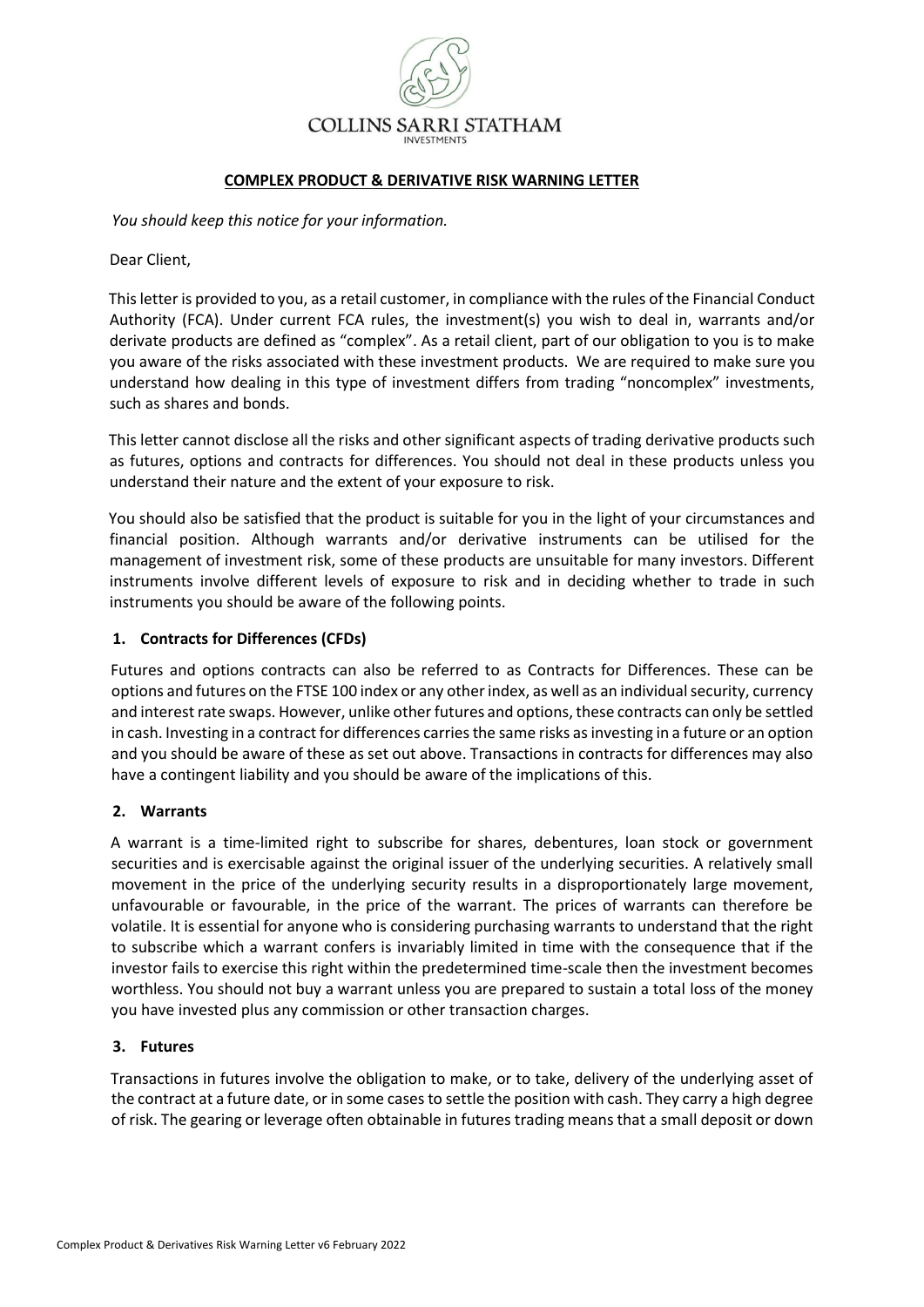payment can lead to large losses as well as gains. It also means that a relatively small movement can lead to a proportionately much larger movement in the value of your investment, and this can work against you as well as for you. Futures transactions have a contingent liability, and you should be aware of the implications of this, in particular the margin requirements, which are set out below.

### **4. Options**

There are many different types of options with different characteristics subject to the following conditions.

## **4.1 Buying options:**

Buying options involves less risk than selling options because, if the price of the underlying asset moves against you, you can simply allow the option to lapse. The maximum loss is limited to the premium, plus any commission or other transaction charges.

## **4.2 Writing options:**

If you write an option, the risk involved is considerably greater than buying options. You may be liable for margin to maintain your position and a loss may be sustained well in excess of the premium received. By writing an option, you accept a legal obligation to purchase or sell the underlying asset if the option is exercised against you, however far the market price has moved away from the exercise price. If you already own the underlying asset which you have contracted to sell (when the options will be known as covered call options) the risk is reduced. If you do not own the underlying asset (uncovered call options) the risk can be unlimited. Only experienced persons should contemplate writing uncovered options, and then only after securing full details of the applicable conditions and potential risk exposure.

## **5. Exchange Traded Notes (ETNs)**

ETNs are generally issued by banks and hold no assets. The underwriting bank agrees to pay the return of a reference benchmark (less fees) meaning that ETNs are entirely reliant on the creditworthiness of the issuing entity. ETNs are exposed to any change in the level of the underlying index, or the Volume Weighted Average Price (VWAP) level, between the inception date and the applicable valuation date. Additionally, if the level of the underlying index or the VWAP level, is insufficient to offset the negative effect of the investor fee and other applicable costs, you will lose some or all of your investment or maturity or upon redemption, even if the value of such index or the VWAP level has increased or decreased, as the case may be. Because ETNs are subject to an investor fee and other applicable costs, the return or ETNs will always be lower than the total return on a direct investment in the index components. ETNs are riskier than ordinary unsecured debt securities and have no principal protection.

# **6. Exchange-Traded Commodity (ETCs)**

ETCs are simple and transparent open-ended securities which trade on regulated exchanges. ETC's enable investors to gain exposure to commodities without trading futures or taking physical delivery. An ETC will track commodities, such as metals, natural energy resources, agricultural produce or livestock. In some cases, an ETC will try to directly track the performance of a given commodity, in other cases an ETC will track an index that is designed to measure the value of that commodity.

ETCs are very similar to ETFs because they are both open-ended, continuously traded and have multiple market makers. The main difference is that ETCs use a secured, undated, zero coupon note structure, whereas ETFs typically use a fund structure.

# **7. Collateral**

If you deposit collateral (shares etc.,) as security, the way in which it will be treated will vary according to the type of transaction and where it is traded. There could be significant differences in the treatment of your collateral. The decisions regarding this are determined by Saxo Capital Markets (UK)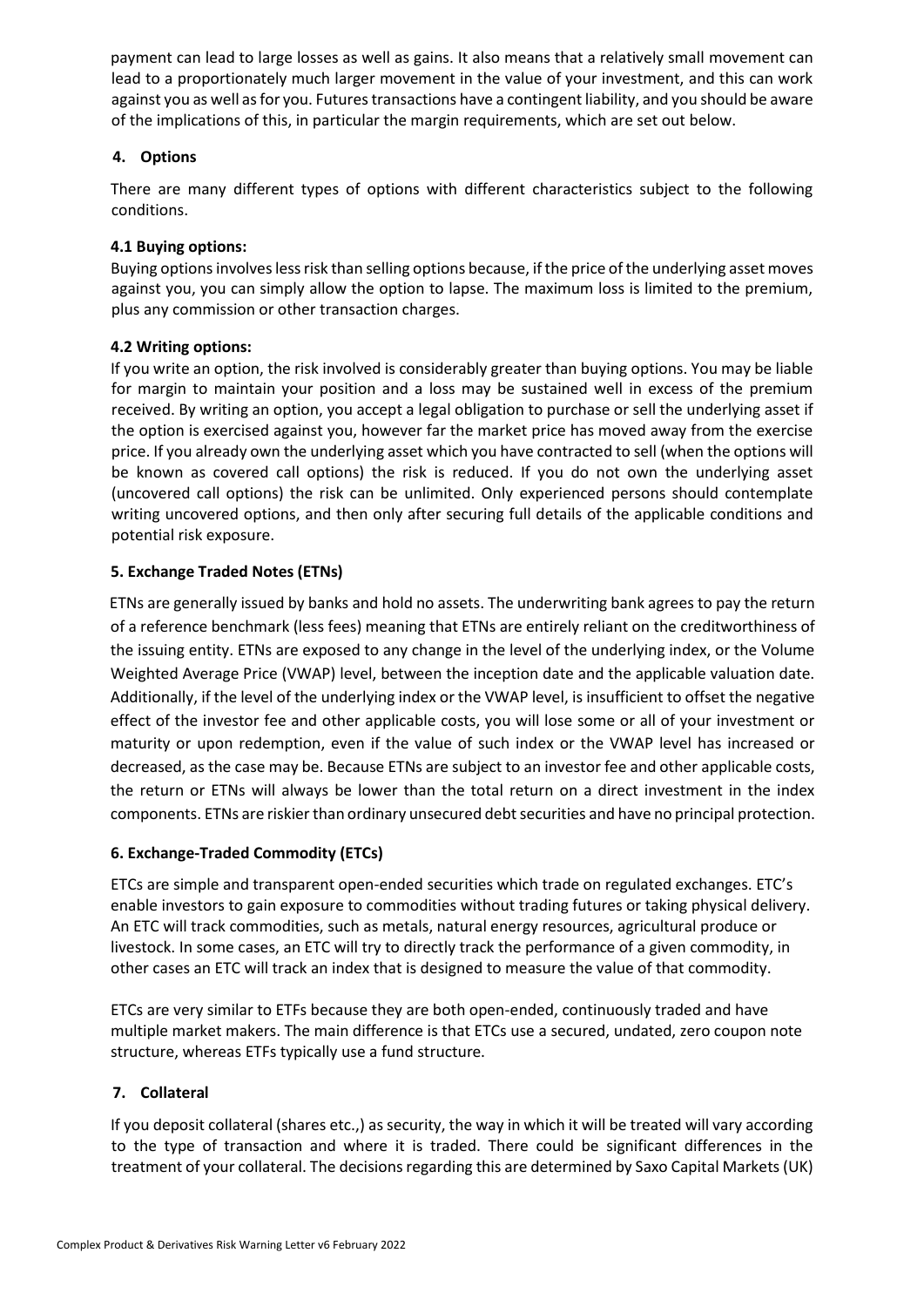Limited and not influenced by Collins Sarri Statham Investments Limited (CSSI). Deposited collateral may lose its identity as your property once dealings on your behalf are undertaken.

### **8. Commission and charges**

Before you begin to trade, you should be aware of all commissions and other charges for which you will be liable. Our fees and charges sheet does provide appropriate examples in cash terms. In the case when commission is charged as a percentage, it will normally be as a percentage of the total contract value, and not simply as a percentage of your initial payment.

### **9. Suspensions of trading**

Under certain trading conditions it may be difficult or impossible to liquidate a position. This may occur, for example, at times of rapid price movement if the price rises or falls in one trading session to such an extent that under the rules of the relevant exchange trading is suspended or restricted. Placing a stop-loss order will not necessarily limit your losses to the intended amounts, because market conditions may make it impossible to execute such an order at the stipulated price. Stop-loss orders are therefore not guaranteed.

### **Summary**

We have provided you with this letter as we want to ensure that you fully understand the risks involved in these types of products. Different investment products involve different levels of exposure to risk and in deciding whether to trade in such instruments you should be aware of the risks you are exposed to. If you wish, we can provide you with further information to help you gain a better understanding of these products. For example, we would encourage you to read our CFD and leverage guides and our brokers are always available to answer any further questions that you may have concerning these products.

As detailed above, Complex investments carry a higher degree of risk to your money. Although financial derivative products can be utilised for the management of investment risk, some of these products are unsuitable for many customers as they carry a high degree of risk. The 'gearing' or 'leverage' often obtainable in trading financial derivative products means that a small deposit or down payment can lead to large losses. It also means that a relatively small market movement can lead to a proportionately much larger movement in the value of your position, and this can work against you. Such transactions may have to be margined, and you should be aware of the implications of this. Where you enter into a financial derivative transaction, you must maintain sufficient margin on your account at all times to maintain your open positions. Your online account will enable you to monitor your margin requirement at all times. If any of your open positions are creating a loss on your account (which may or may not result in a margin call) you may be required to immediately provide additional funds to maintain your open positions. If you do not maintain sufficient margin on your account at all times and/or provide such additional funds within the time required, your open positions may be closed at a loss and you will be liable for any resulting deficit.

You should not engage in trading financial derivative products such as CFDs unless you fully understand the nature of the transactions you are entering into and the true extent of your exposure. There is a risk that your loss could exceed your initial investment. You should only take a risk with money that you can afford to lose. These types of investments may be suitable for some investors, but they are not for everyone.

Yours faithfully,

*Collins Sarri Statham Investments Limited*